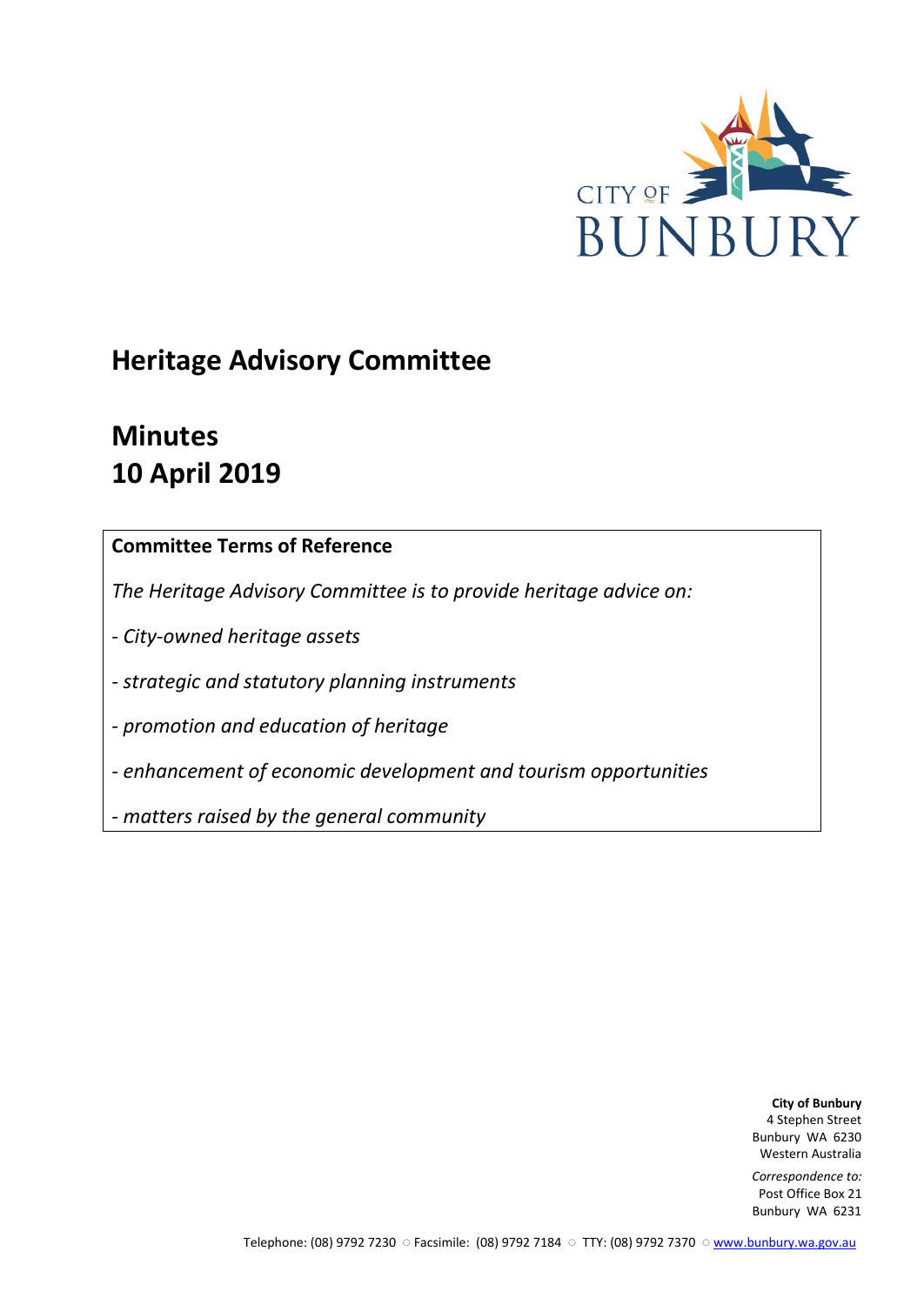

# **Heritage Advisory Committee**

# **Minutes**

**10 April 2019**

Members of the public to note that recommendations made by this committee are not final and will be subject to adoption (or otherwise) at a future meeting of the Bunbury City Council.

*Committee Members:*

| <b>Member Name</b>   | <b>Representing</b> |
|----------------------|---------------------|
| Cr Brendan Kelly     | City of Bunbury     |
| Cr Tresslyn Smith    | City of Bunbury     |
| Mrs Del Ambrosius    | Community           |
| Mr Bernhard Bischoff | Community           |
| Mr Morris Johnston   | Community           |
| Mr Kent Lyon         | Community           |
| Mr Raymond Parks     | Community           |
| Mr Peter Suckling    | Community           |

### *Support Staff:*

| <b>Name</b>    | <b>Title</b>                          |
|----------------|---------------------------------------|
| Ms Lacey Brown | Strategic Planning Officer (Heritage) |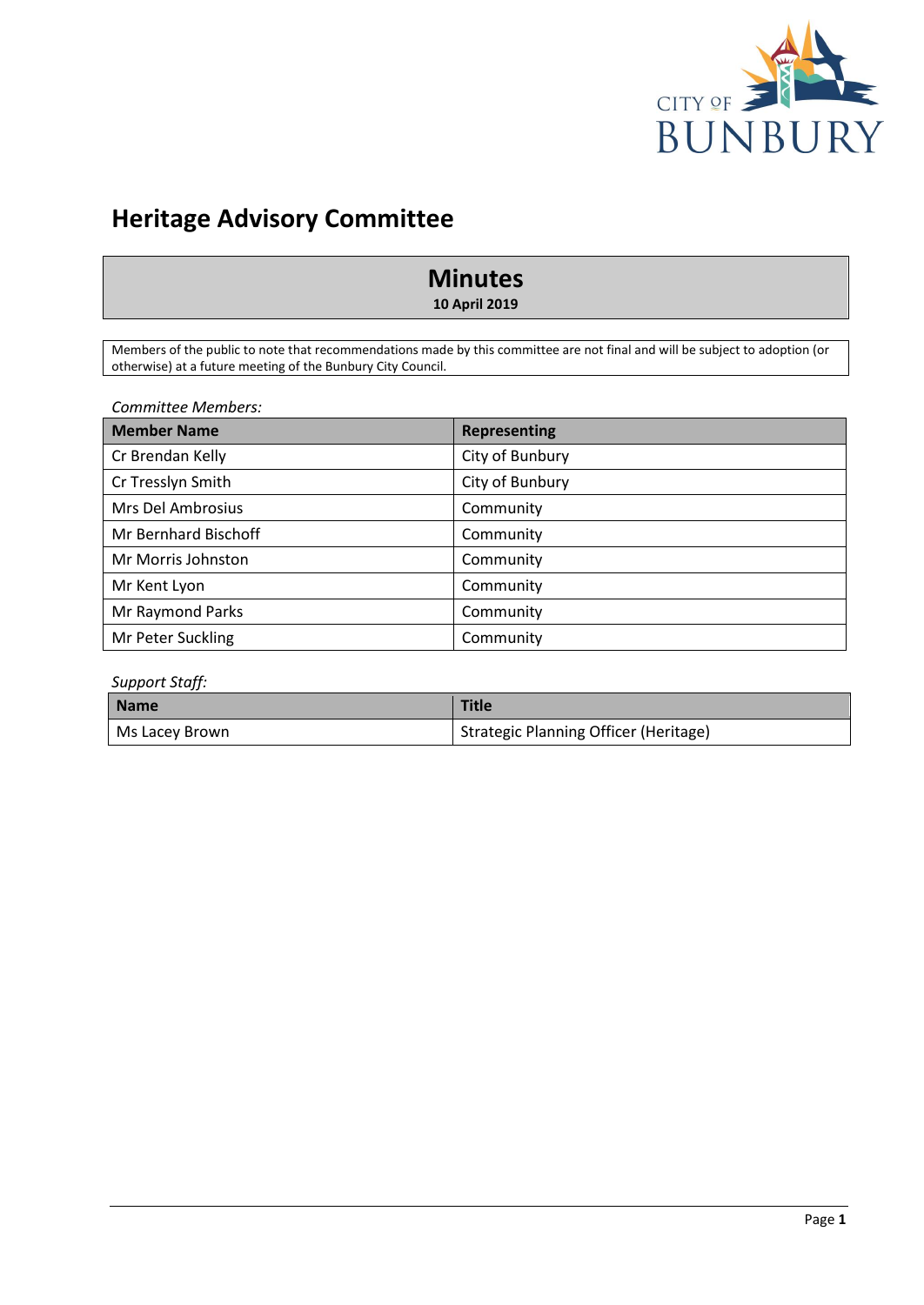# **Table of Contents**

| Item No |      | Subject<br>Page No                                                              |  |
|---------|------|---------------------------------------------------------------------------------|--|
| 1.      |      |                                                                                 |  |
| 2.      |      |                                                                                 |  |
| 3.      |      |                                                                                 |  |
| 4.      |      |                                                                                 |  |
|         | 4.1  |                                                                                 |  |
|         | 4.2  |                                                                                 |  |
| 5.      |      |                                                                                 |  |
| 6.      |      |                                                                                 |  |
| 7.      |      |                                                                                 |  |
| 8.      |      |                                                                                 |  |
|         | 8.1  |                                                                                 |  |
|         | 8.2  |                                                                                 |  |
|         | 8.3  |                                                                                 |  |
| 9.      |      |                                                                                 |  |
| 10.     |      |                                                                                 |  |
|         | 10.1 |                                                                                 |  |
|         | 10.2 | Conservation Management Plan - Bunbury Council Chambers and Centenary Gardens 9 |  |
|         | 10.3 |                                                                                 |  |
|         |      |                                                                                 |  |
|         |      |                                                                                 |  |
|         | 12.1 |                                                                                 |  |
|         | 12.2 |                                                                                 |  |
|         |      |                                                                                 |  |
| 14.     |      |                                                                                 |  |
|         |      |                                                                                 |  |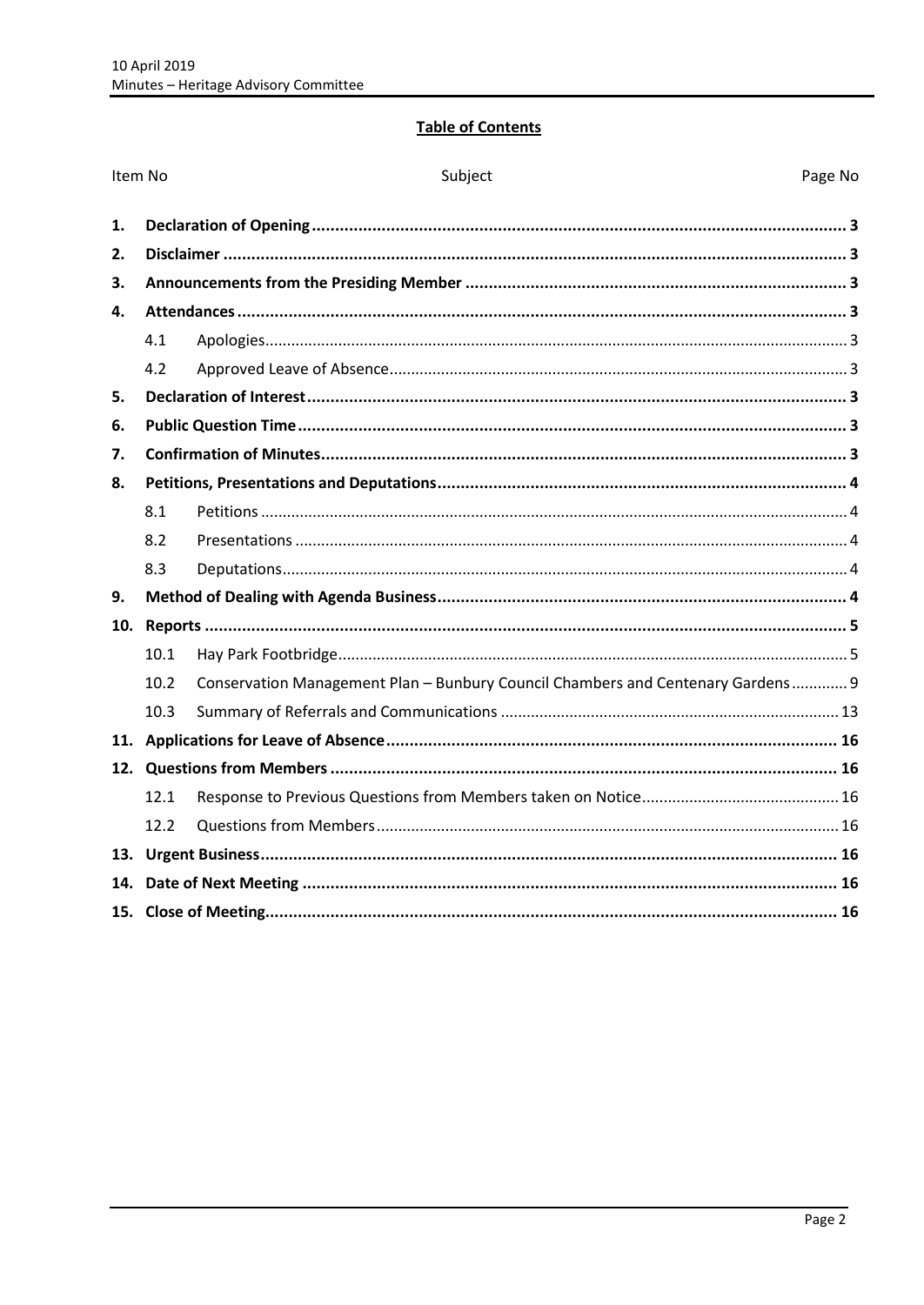## <span id="page-3-0"></span>**1. Declaration of Opening**

The presiding member declared the meeting open at 4.00pm.

### <span id="page-3-1"></span>**2. Disclaimer**

Not applicable to this committee.

## <span id="page-3-2"></span>**3. Announcements from the Presiding Member**

Nil

# <span id="page-3-4"></span><span id="page-3-3"></span>**4. Attendances**

**4.1 Apologies**

Nil

### <span id="page-3-5"></span>**4.2 Approved Leave of Absence**

Nil

### <span id="page-3-6"></span>**5. Declaration of Interest**

IMPORTANT: Committee members to complete a "Disclosure of Interest" form for each item on the agenda in which they wish to disclose a financial/proximity/impartiality interest. They should give the form to the Presiding Member before the meeting commences. After the meeting, the form is to be forwarded to the Administration Services Section for inclusion in the Corporate Financial Disclosures Register.

- Mr Kent Lyon declared an impartiality interest for Item 10.1 (Hay Park Footbridge (in association with SSAC)) and an impartiality interest for Item 10.3 (Summary of Referrals and Communications, Items 5, 9, 10 and 14)
- Mr Peter Suckling declared an impartiality interest in Item 10.1 and Item 10.3 (Items 2, 9 and 13)

## <span id="page-3-7"></span>**6. Public Question Time**

Not applicable

#### <span id="page-3-8"></span>**7. Confirmation of Minutes**

| <b>Committee Decision:</b> | <b>Moved: Mr Parks</b> | Seconded: Mr Suckling |
|----------------------------|------------------------|-----------------------|
|----------------------------|------------------------|-----------------------|

The minutes of the Heritage Advisory Committee Meeting held on 13 February 2019, are confirmed as a true and accurate record.

**CARRIED UNANIMOUSLY**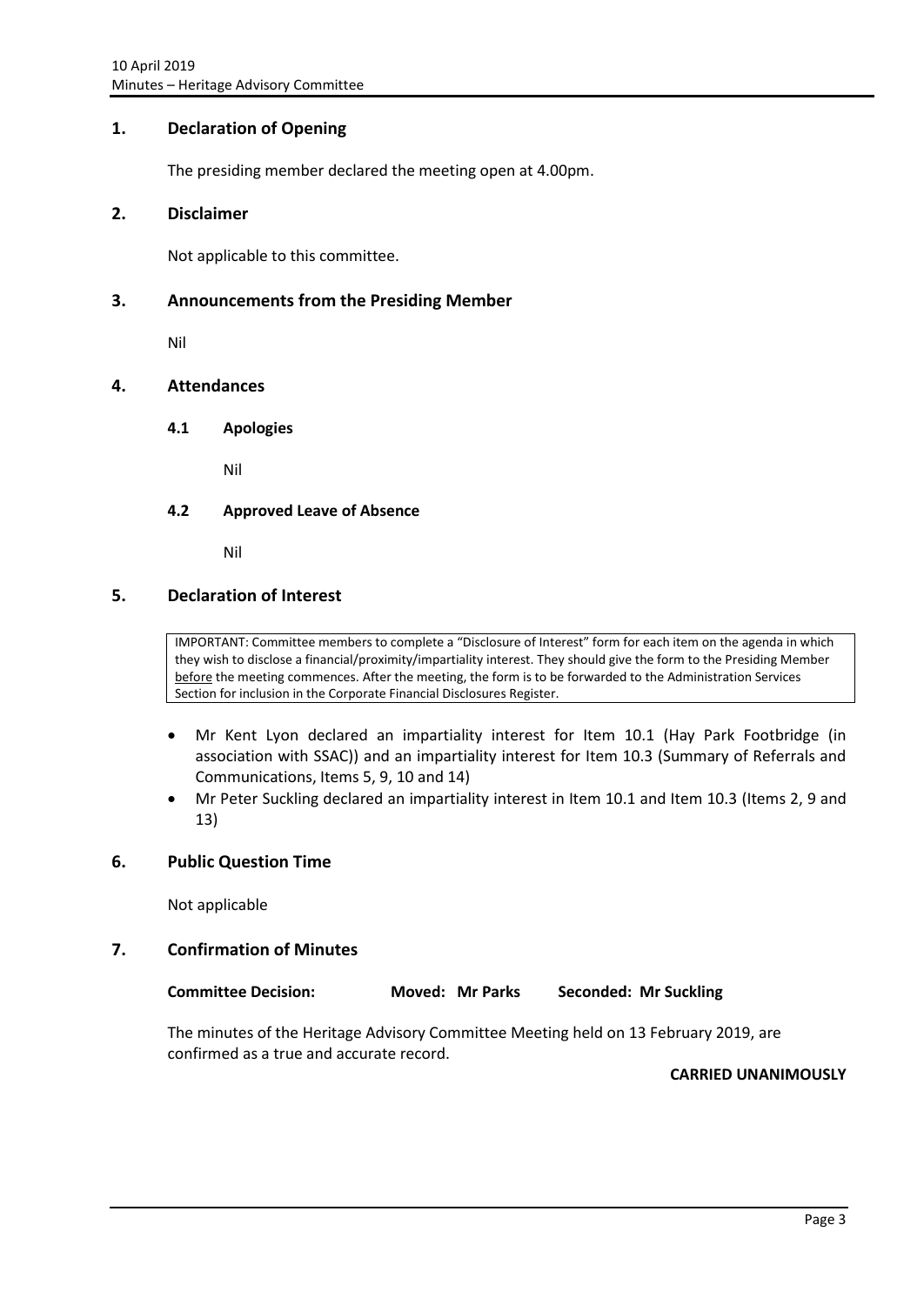# <span id="page-4-1"></span><span id="page-4-0"></span>**8. Petitions, Presentations and Deputations**

**8.1 Petitions**

Nil

<span id="page-4-2"></span>**8.2 Presentations**

Nil

<span id="page-4-3"></span>**8.3 Deputations**

Nil

# <span id="page-4-4"></span>**9. Method of Dealing with Agenda Business**

Items were discussed and voted on in the order they appeared on the agenda.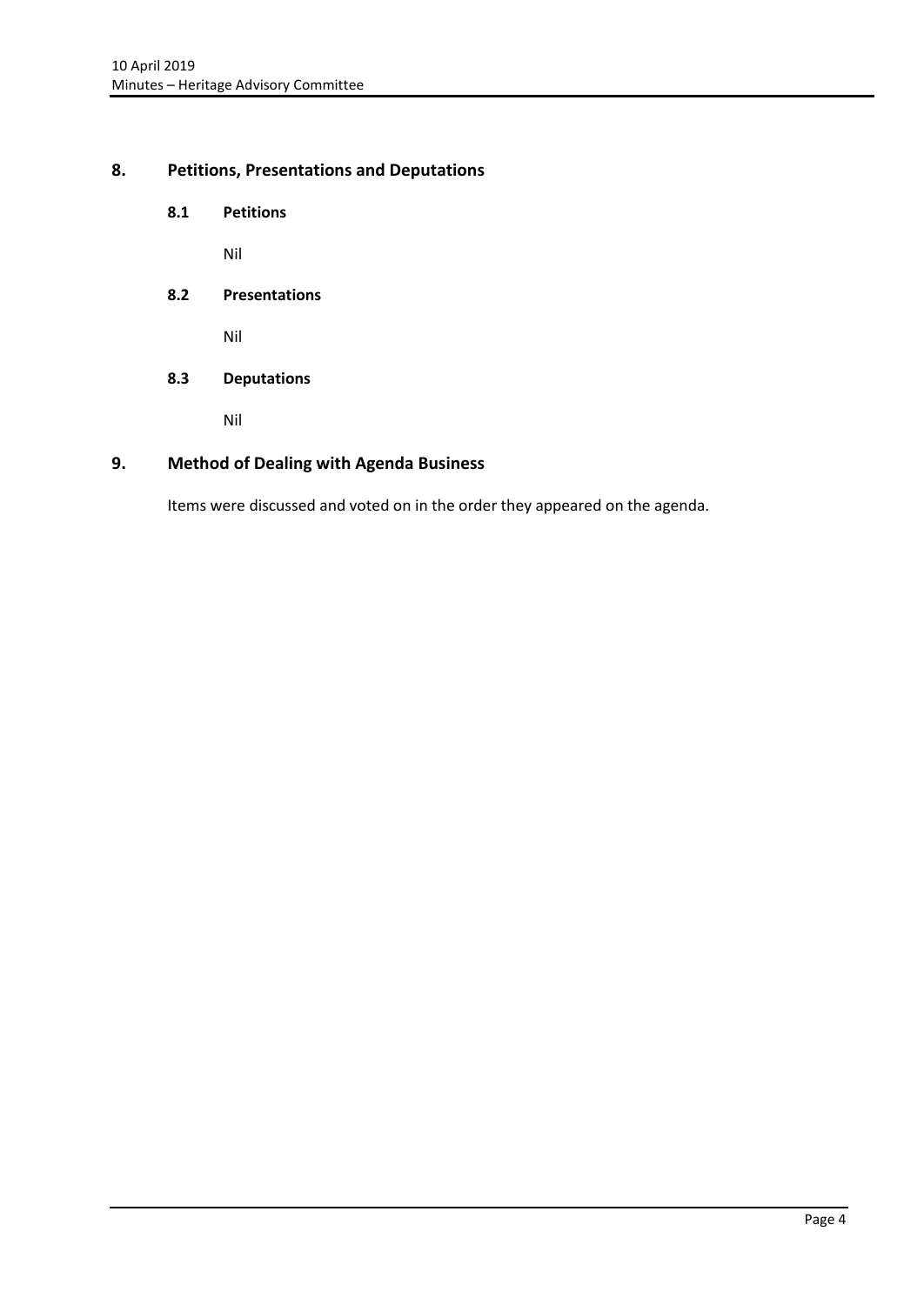### <span id="page-5-0"></span>**10. Reports**

#### <span id="page-5-1"></span>**10.1 Hay Park Footbridge**

| <b>File Ref:</b>            | A03335                                                           |                             |  |
|-----------------------------|------------------------------------------------------------------|-----------------------------|--|
| <b>Applicant/Proponent:</b> | Heritage Advisory Committee                                      |                             |  |
| <b>Responsible Officer:</b> | Lacey Brown, Strategic Planning Officer (Heritage)               |                             |  |
| <b>Responsible Manager:</b> | Thor Farnworth, Manager Sustainability, Planning and Development |                             |  |
| <b>Executive:</b>           | Gary Barbour, Director Planning and Development Services         |                             |  |
| <b>Authority/Discretion</b> | Advocacy                                                         | Review                      |  |
|                             | ⊠<br>Executive/Strategic                                         | Quasi-Judicial              |  |
|                             | Legislative                                                      | <b>Information Purposes</b> |  |
|                             |                                                                  |                             |  |
| <b>Attachments:</b>         | Nil                                                              |                             |  |

#### **Summary**

The purpose of this report is to address usage of original material from the former rail pedestrian footbridge in the CBD that has been repurposed at a number of footbridge locations throughout the City for interpretation at the Stirling Street Arts Centre (SSAC).

#### **Executive Recommendation**

That the Heritage Advisory Committee note that:

- 1. It is not viable to reuse the original material from the former rail pedestrian footbridge, that was located in the CBD and repurposed at the Hay Park footbridge, for interpretation at the Stirling Street Arts Centre; and
- 2. The former rail pedestrian footbridge material will be disposed of by the Department of Works and Services as required.

#### **Strategic Relevance**

| Theme 1       | Our community and culture                                                                                                                              |
|---------------|--------------------------------------------------------------------------------------------------------------------------------------------------------|
| Goal          | A safe, healthy and cohesive community, with a rich cultural life, and                                                                                 |
|               | supportive social environment.                                                                                                                         |
| Objective 1.4 | Arts, culture, heritage and events that enrich our understanding and<br>enjoyment of life, celebrate our identity and bring the community<br>together. |

#### **Regional Impact Statement**

The Stirling Street Art Centre building has a history rich in community involvement since it was built in 1917, servicing Bunbury and the region. Interpretation work that tells the stories of the site and surrounds being pre-European settlement, train yards near or on the site and the State Government Infants' School would add to the vibrancy and understanding of this regional centre.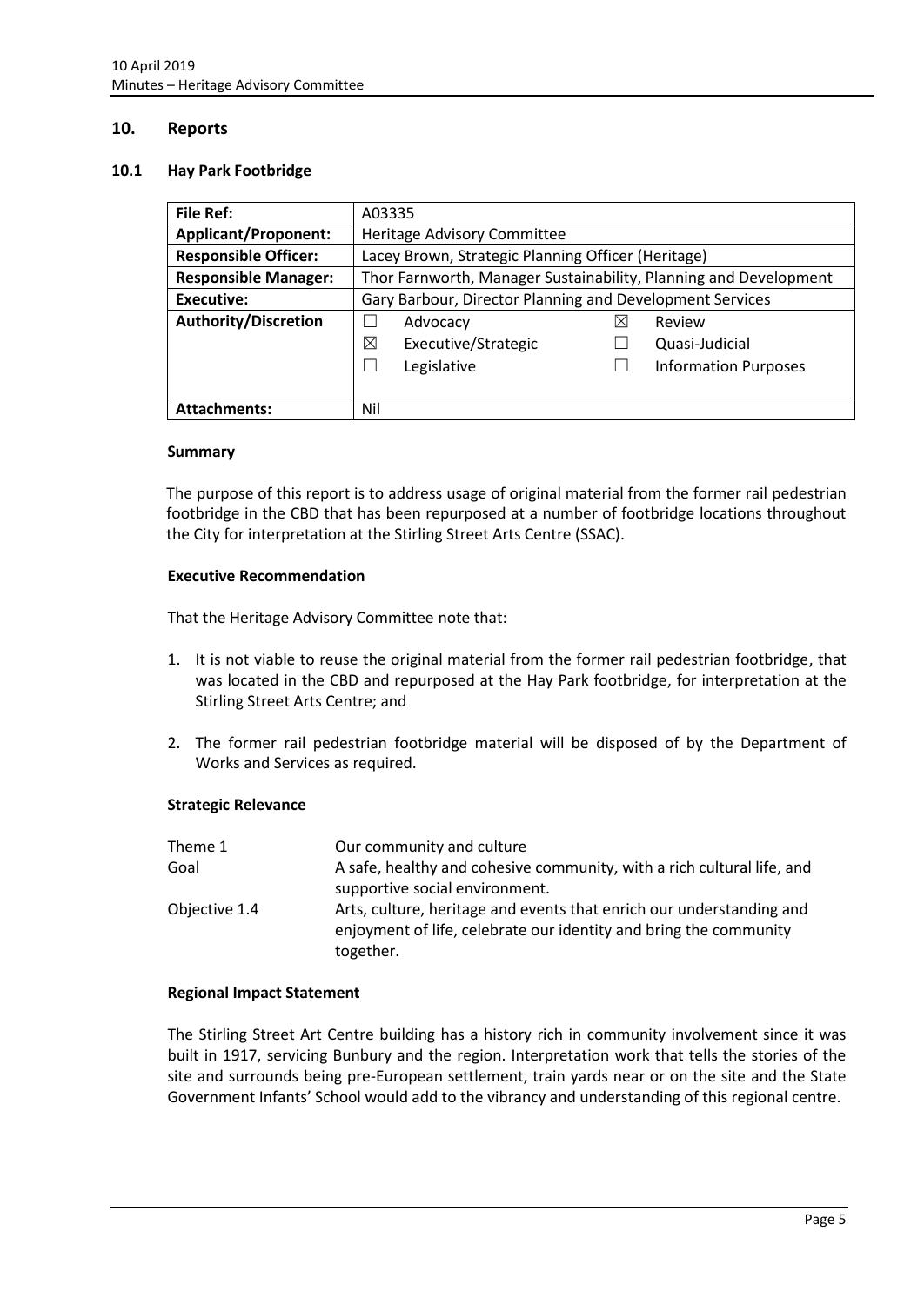#### **Background**

When the Five Mile Brook culvert was constructed, along the section directly in front of the Soccerdrome building, the timber footbridge was deconstructed and replaced with a new structure. This is an outcome of the Labor election commitment in relation to Hay Park and addresses the safety concerns of user groups with regards to the Five Mile Brook. The bridge was not in good condition.

A heritage enquiry from the public was made on the basis that materials in this structure were part of the old rail footbridge crossing the railway tracks in the CBD. The timber and handrail are currently stored at the Council depot.

The same comments have also been made about materials in the Hayward Street (Five Mile Brook) footbridge and Queens Garden Sump Crossover.

Outcomes from the HAC item at Ordinary Council Meeting of 27 November 2018 (Council Decision 336/18:

*That Council requests the Chief Executive Officer:*

- *1. Investigate options for an interpretative installation of the former overhead rail footbridge using the original materials that currently form part of the Hay Park footbridge; and*
- *2. Present a scoping and feasibility report on the findings of the investigation to the Heritage Advisory Committee for its review and recommendations by the end of the first quarter of 2019.*

#### **Council Policy Compliance**

Not applicable.

#### **Legislative Compliance**

Not applicable.

#### **Officer Comments**

There is no historical significance in retaining the bridge materials at the current locations, but it could be pursued that some of the original material be retained for interpretation purposes at a site near the original historic location in the CBD. A condition of the recent Stirling Street Art Centre Redevelopment required a Heritage Interpretation Plan (reflecting the history and significance of the State Government Infants' School (fmr)) to the specification of the City of Bunbury shall be submitted to and approved by the City of Bunbury.

The scope of the Interpretation Plan was reviewed to consider if the incorporation of the Hay Park footbridge materials, that have been stored at the depot site, could be utilised. After meeting with City of Bunbury Facilities Maintenance Supervisor, it was clear that the materials would not be viable for reuse or repurpose and that the scope of the Interpretation Plan had sufficiently told stories of the site without the introduction of additional materials.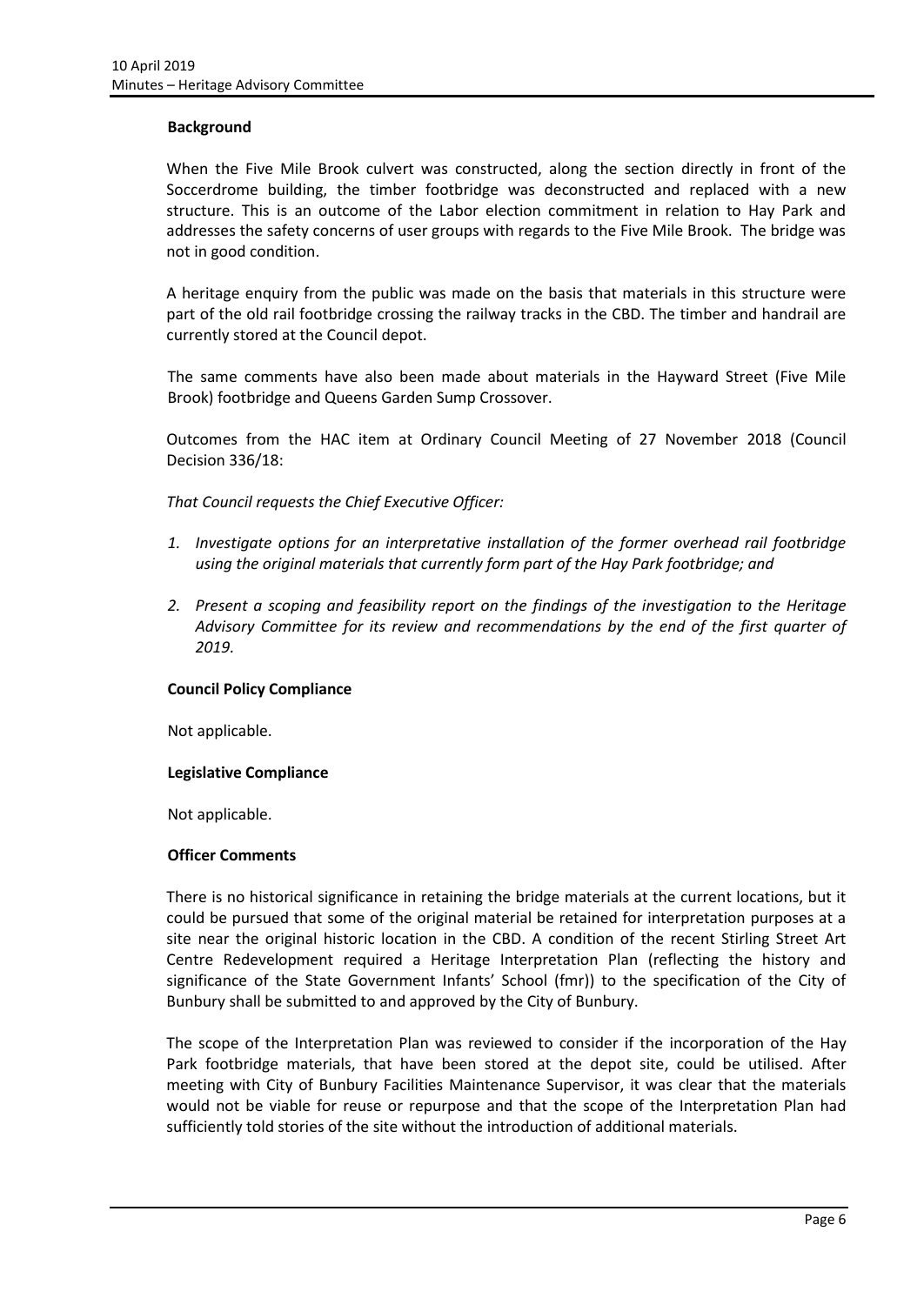It may also be an outcome of the Interpretation Plan that the footbridge was too far from the SSAC site to add value to interpretation in that location.

### **Analysis of Financial and Budget Implications**

There are no financial or budgetary implications arising from the recommendations of this report.

#### **Community Consultation**

This report seeks to consult with community members of the Heritage Advisory Committee. Preliminary discussions have been undertaken with SSAC representatives.

### **Councillor/Officer Consultation**

This report seeks to consult with Councillor members of the Heritage Advisory Committee. The City of Bunbury Facilities Maintenance Supervisor and project Architect were consulted on the potential reuse of the original footbridge material as detailed in the Officer Comments. The initial deconstruction of the footbridge and storage of materials was discussed with the Acting Team Leader Engineering, Program and Planning.

#### **Applicant Consultation**

Not applicable.

### **Timeline: Council Decision Implementation**

Not applicable.

#### **Outcome of Meeting**

Discussion on relationship of footbridge usage with the former school was ensued. Concerns about original fabric being disposed of (dumped) was raised. Reuse by artists or the City was the preference. Relationship to original location was also discussed and that the context e.g. road alignment, landscape had been changed. The footbridge could be represented in the interpretation through photos, mosaics in footpaths etc and not necessarily a rebuild or part replica. This was addressed in the Interpretation Plan as a theme/story to be addressed.

An amended recommendation was moved by Mr Suckling and seconded by Mrs Ambrosius.

The Presiding Member decided to put each point of the recommendation individually:

That the Heritage Advisory Committee:

1. Note that it is not viable to reuse the original material from the former rail pedestrian footbridge, that was located in the CBD and repurposed at the Hay Park footbridge, for interpretation at the Stirling Street Arts Centre;

CARRIED 8 votes "for", Nil votes "against"

2. Note that the former rail pedestrian footbridge material will be disposed of by the Department of Works and Services as required;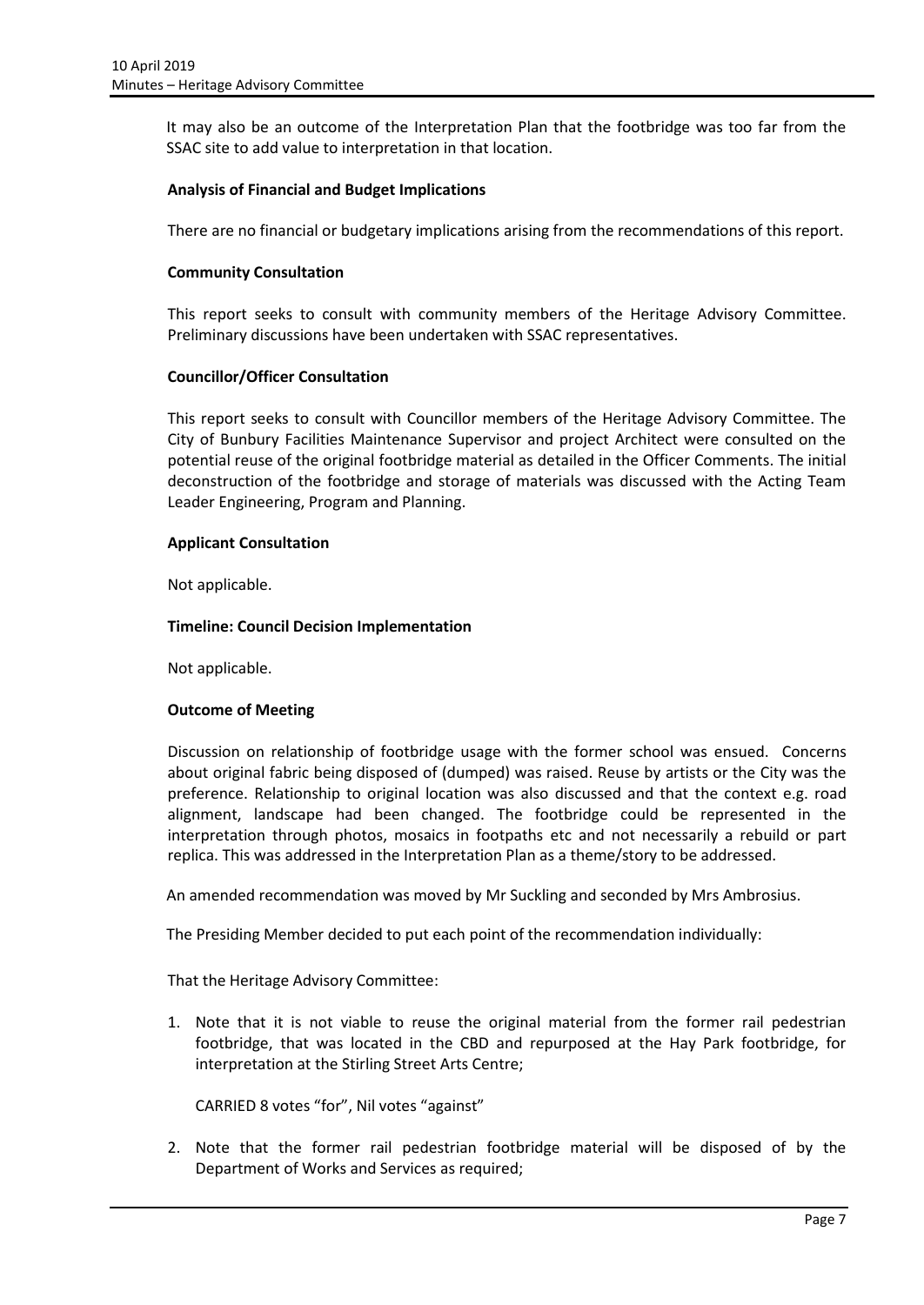CARRIED 6 votes "for", 2 votes "against"

3. Recommend that the footbridge be considered to be represented in the heritage interpretation of SSAC;

CARRIED 8 votes "for", Nil votes "against"

4. Recommend alternative uses be found for the material when disposed.

CARRIED 8 votes "for", Nil votes "against"

**Committee Decision:**

**That the Heritage Advisory Committee:**

- **1. Note that it is not viable to reuse the original material from the former rail pedestrian footbridge, that was located in the CBD and repurposed at the Hay Park footbridge, for interpretation at the Stirling Street Arts Centre;**
- **2. Note that the former rail pedestrian footbridge material will be disposed of by the Department of Works and Services as required;**
- **3. Recommend that the footbridge be considered to be represented in the heritage interpretation of SSAC;**
- **4. Recommend alternative uses be found for the material when disposed.**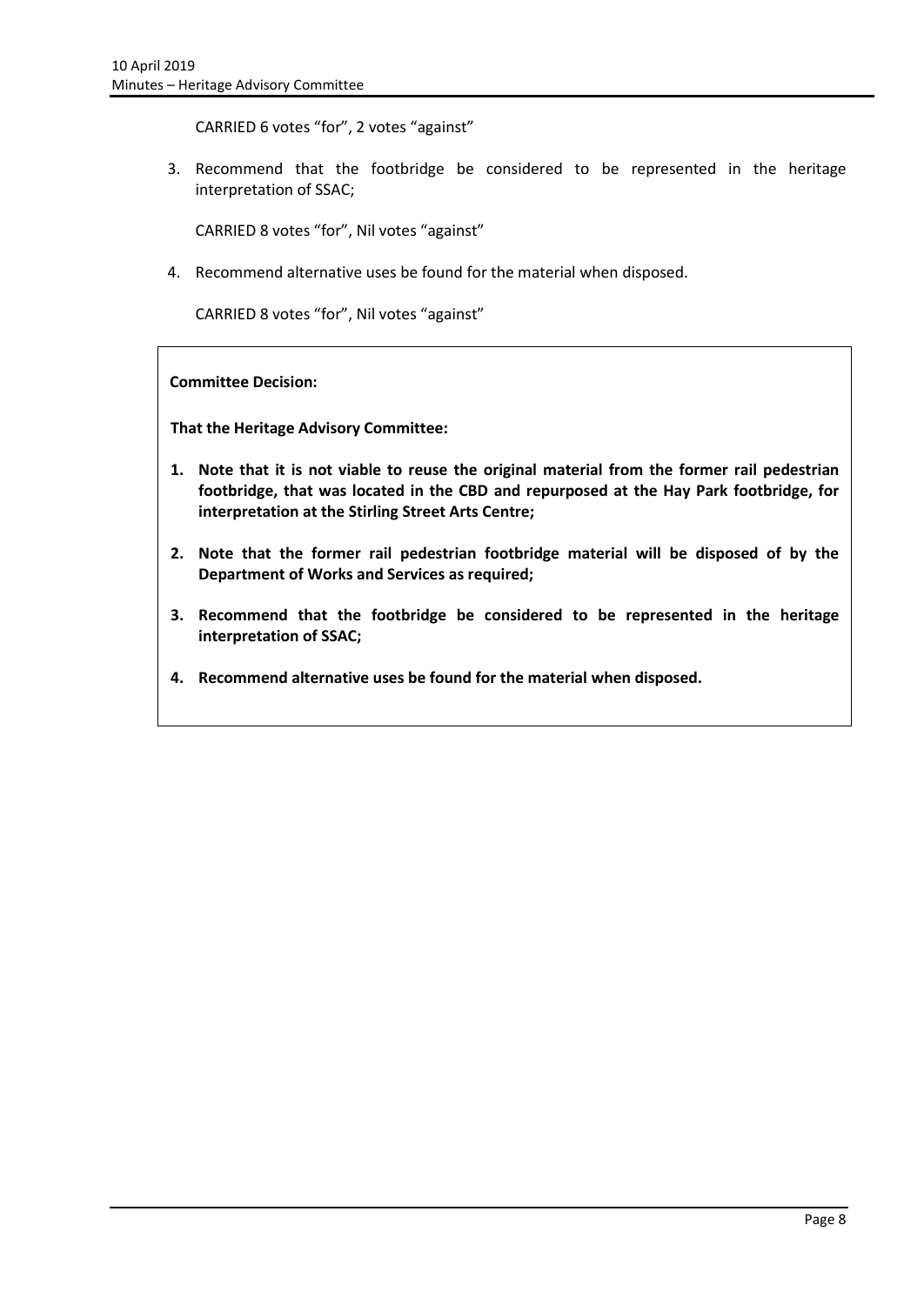### <span id="page-9-0"></span>**10.2 Conservation Management Plan – Bunbury Council Chambers and Centenary Gardens**

| <b>File Ref:</b>            | A03335                                                           |   |                             |  |
|-----------------------------|------------------------------------------------------------------|---|-----------------------------|--|
| <b>Applicant/Proponent:</b> | Internal Report                                                  |   |                             |  |
| <b>Responsible Officer:</b> | Lacey Brown, Strategic Planning Officer (Heritage)               |   |                             |  |
| <b>Responsible Manager:</b> | Thor Farnworth, Manager Sustainability, Planning and Development |   |                             |  |
| Executive:                  | Gary Barbour, Director Planning and Development Services         |   |                             |  |
| Authority/Discretion        | Advocacy                                                         | X | Review                      |  |
|                             | ⊠<br>Executive/Strategic                                         |   | Quasi-Judicial              |  |
|                             | Legislative                                                      |   | <b>Information Purposes</b> |  |
|                             |                                                                  |   |                             |  |
| <b>Attachments:</b>         | Appendix 1 - Conservation Management Plan for the Bunbury        |   |                             |  |
|                             | <b>Council Chambers</b>                                          |   |                             |  |

#### **Summary**

The purpose of this report is to endorse the Conservation Management Plan for the *Bunbury Council Chambers* and Centenary Gardens to provide clear guidance regarding the ongoing conservation and management of the site's heritage values.

#### **Executive Recommendation**

That the Heritage Advisory Committee recommend that Council endorse the Conservation Management Plan for the Bunbury Council Chambers and Centenary Gardens.

#### **Strategic Relevance**

| Theme 1<br>Goal                  | Our community and culture<br>A safe, healthy and cohesive community, with a rich cultural life, and<br>supportive social environment.                                                                                                                             |
|----------------------------------|-------------------------------------------------------------------------------------------------------------------------------------------------------------------------------------------------------------------------------------------------------------------|
| Objective 1.4                    | Arts, culture, heritage and events that enrich our understanding and<br>enjoyment of life, celebrate our identity and bring the community<br>together.                                                                                                            |
| Theme 3<br>Goal<br>Objective 3.3 | Our places and spaces<br>A natural and built environment that reflects Bunbury's core values.<br>High-quality urban design, well planned neighbourhoods with housing<br>choice, and appropriate provision for diverse land uses to meet the<br>community's needs. |

#### **Regional Impact Statement**

The *Bunbury Council Chambers* and Centenary Gardens is the municipal building for Bunbury and has been an important focus for the community of Bunbury since 1897. The Conservation Management Plan will assist with the long term conservation in a manner commensurate with the inclusion of this place on the State Register of Heritage Places.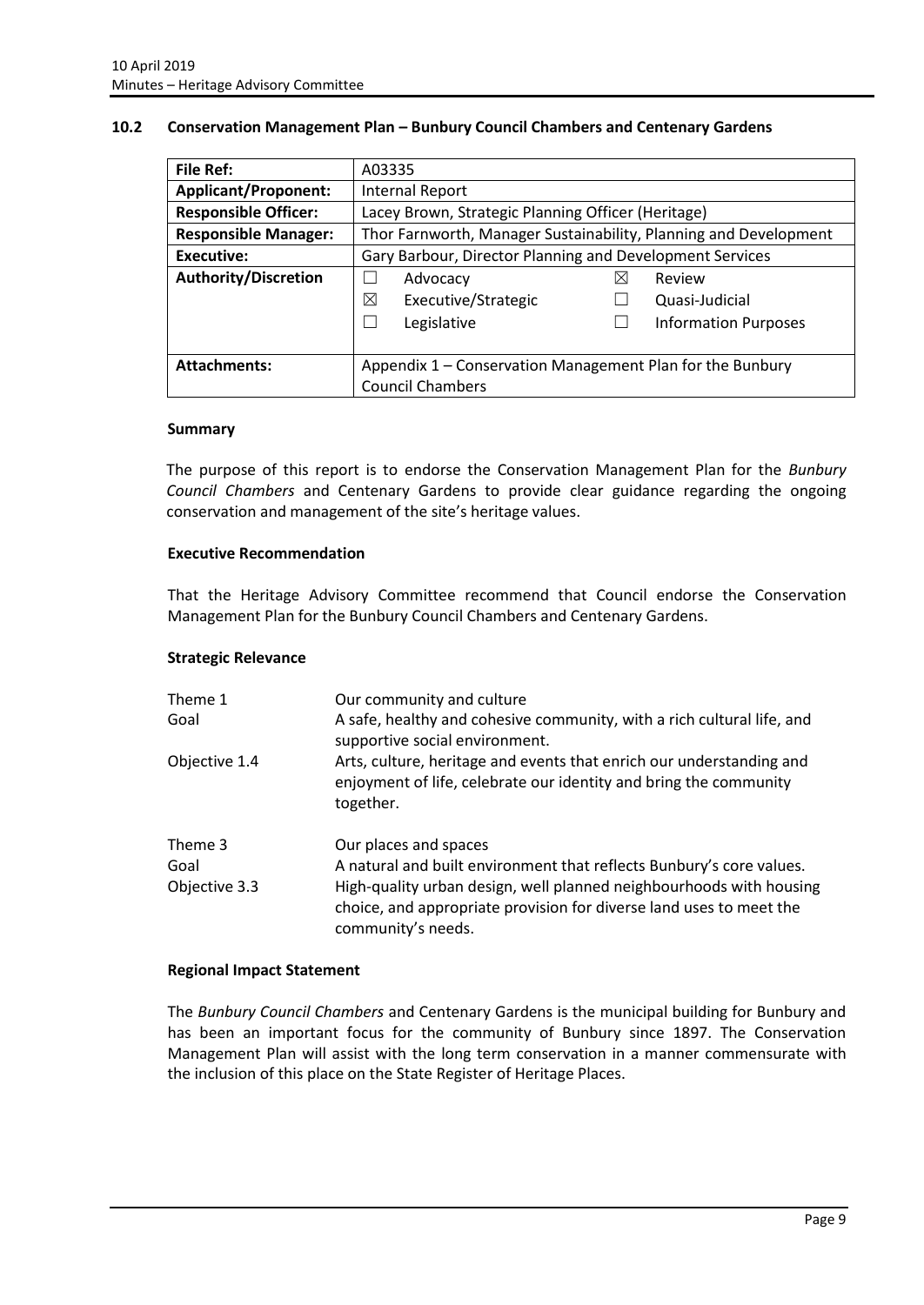### **Background**

The Bunbury Council Chambers were entered in the State Register of Heritage Places on a permanent basis in January 2011, with the following Statement of Significance:

*Bunbury Council Chambers, a single storey rendered brick building with a corrugated iron parapeted roof, originally designed and built in the Federation Free Classical style in 1897, extended and remodelled in the Inter-War Deco style in 1935-36, has cultural heritage significance for the following reasons:*

*The place is a good example of a council chambers and offices building in the Inter-War Art Deco style and of the design work of prominent architect E.G. Cohen of Eales & Cohen;*

*With its distinctive Art Deco styling and decoration and prominent bays, and its location on a prominent street corner, the place is a landmark in the central area of Bunbury, and an integral part of a precinct of civic and heritage buildings at the southern edge of this area of the city;*

*The history of the place and changes to it since its original construction illustrate the development of key civic facilities in an important regional centre, and the place has been an important focus for the community of Bunbury since 1897;*

*The place is a fine example of a Federation period, regional civic building remodelled and extended in the Inter-War Art Deco style;*

*The Centenary Gardens, commemorating Bunbury's centenary in 1936, are rare in Western Australia; and*

*The first stage of the place was designed by architect P.W. Harrison and was built during the gold boom period when Bunbury was prospering and growing following development of railways and the harbour at the port.*

The Bunbury Council Chambers is currently included on the following lists:

- State Register of Heritage Places
- Local Government Heritage Inventory
- City of Bunbury Heritage List
- National Trust of Australia (WA)
- Art Deco Significant Building Survey

#### **Council Policy Compliance**

Bunbury lead by example through the management of these premises in accordance with the Local Planning Policy 6.1: Heritage Conservation and Development. Endorsement of the CMP is consistent with this policy.

#### **Legislative Compliance**

The completion of the CMP supports requirements of the Australian International Council on Monuments and Sites (ICOMOS) Burra Charter; *Heritage of Western Australia Act 1990* and the *Planning and Development Act 2005*.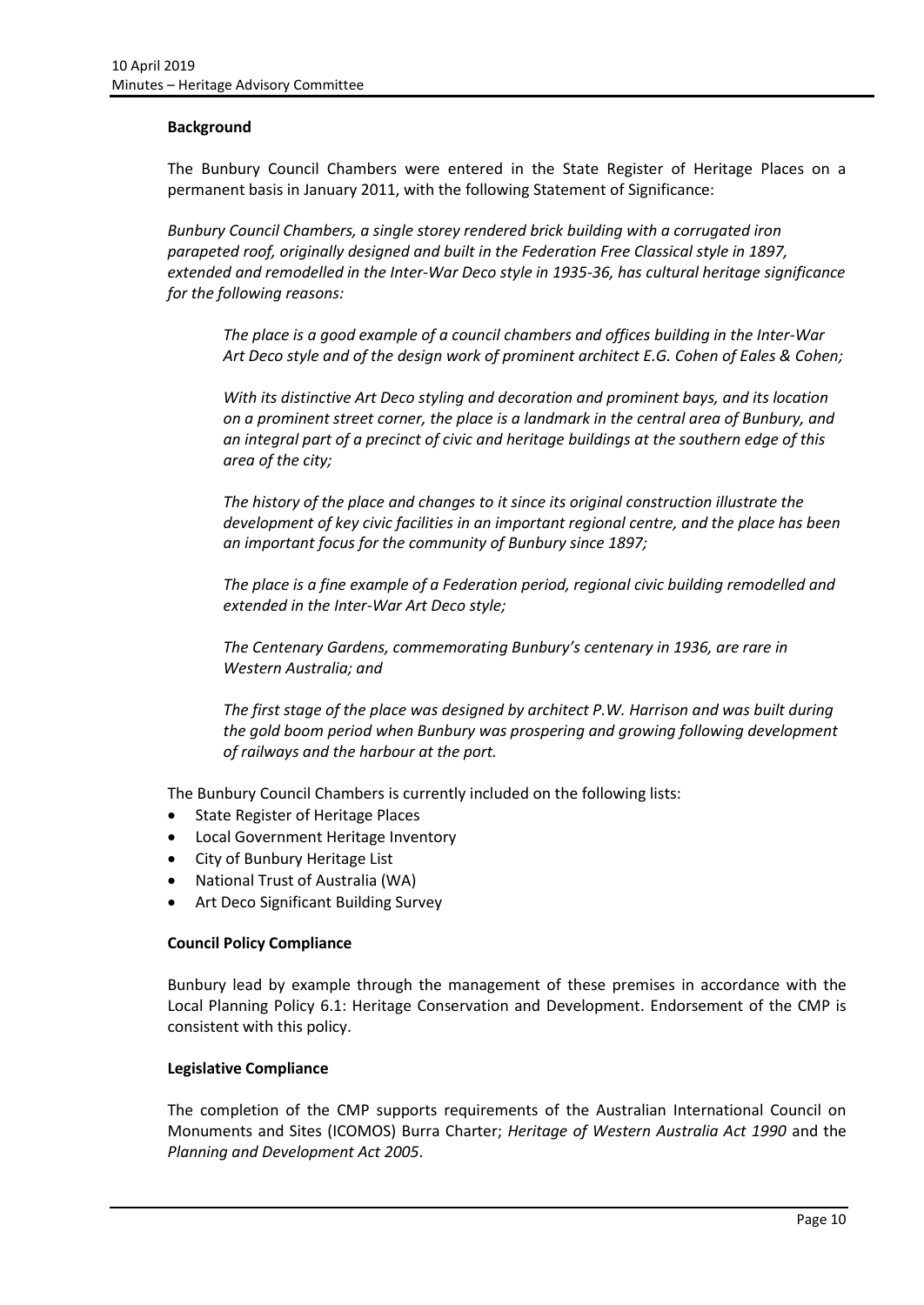#### **Officer Comments**

The CMP, which was prepared in accordance with the Heritage Council of WA's standard brief includes:

- historical and physical evidence relevant to the assessment of the cultural heritage significance of the place;
- assessment of the place's cultural heritage significance;
- conservation policy recommendations; and
- implementation recommendations.

In essence, it is a property management tool that aims to provide the knowledge and framework necessary to conserve (and where appropriate, interpret) the significance of the place and to manage necessary alterations and works over time. Conservation and maintenance schedules assist in the prioritisation and scope of works recommended.

### **Analysis of Financial and Budget Implications**

Implementation of the recommendations contained within the CMP will have financial implications. It should be noted that the plan contains recommendations and provides a useful property management tool for prioritisation and scheduling of works (resources permitting).

### **Community Consultation**

This report seeks to consult with community members of the Heritage Advisory Committee.

### **Councillor/Officer Consultation**

This report seeks to consult with Councillor members of the Heritage Advisory Committee. Members of the Development Control Unit were consulted in March 2019.

#### **Applicant Consultation**

Not applicable.

#### **Timeline: Council Decision Implementation**

The CMP contains a recommended conservation works schedule and maintenance schedule. These are prioritised as short term (1-2 years); medium term (2-5 years); ongoing and annual inspections. This is standard for asset management of a building.

#### **Outcome of Meeting**

The Strategic Planning Officer (Heritage) went through the key points of the CMP but it was raised by the members that there was a gap in the history between the years 1979 and 1992. The building was used as a Court House and then for exhibition use until the art gallery use transitioned to the former Sisters of Mercy building in 1985. The Strategic Planning Officer (Heritage) noted that this gap was not addressed in the State assessment record for State registration. Consultation with members will occur so that the draft can be finalised by the next meeting.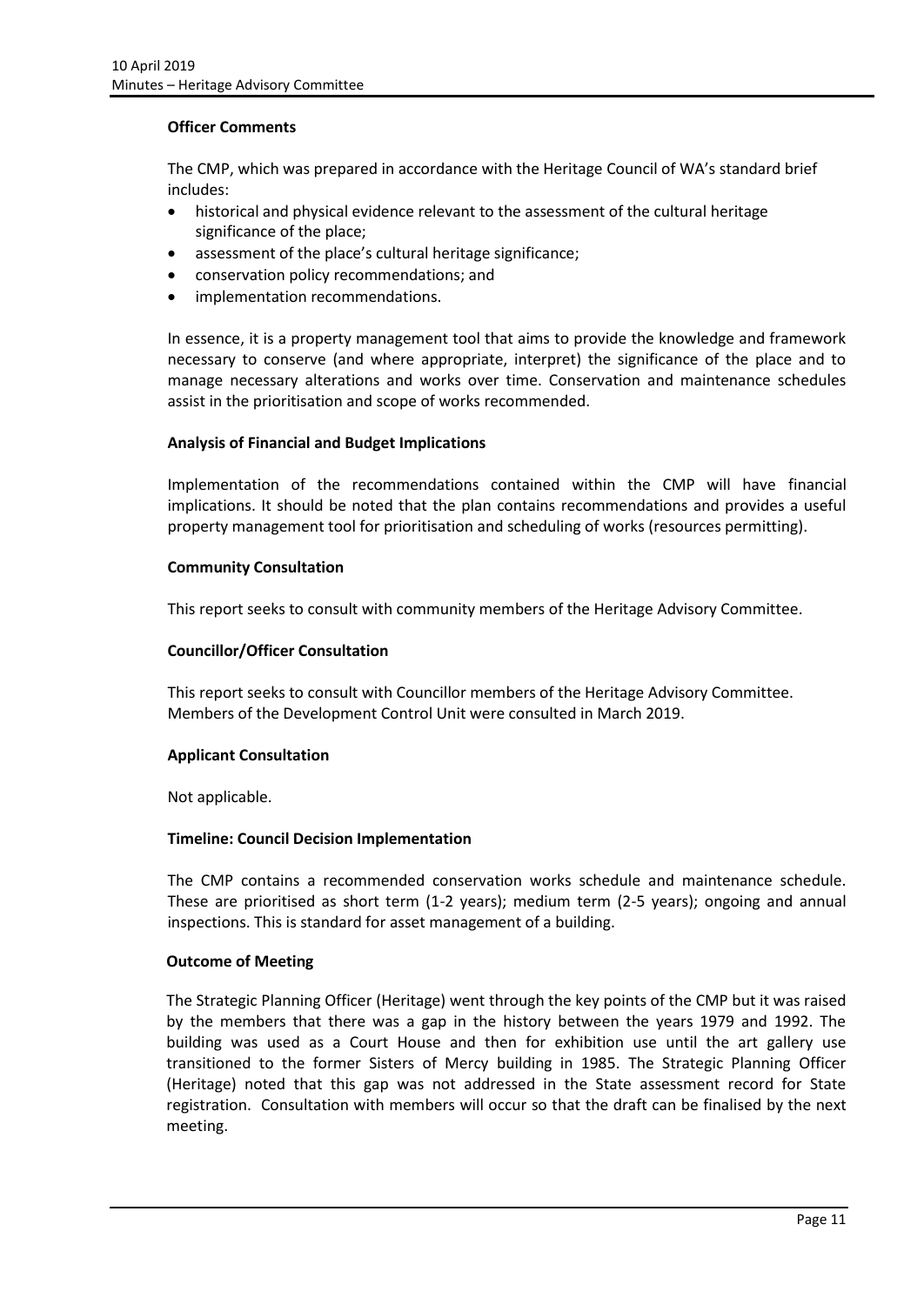It was moved by Mr Suckling and seconded by Mr Johnson that this item be deferred to the next Heritage Advisory Committee of 13 June 2019 and was carried unanimously.

### **Committee Decision:**

**That the Heritage Advisory Committee defer this item for consideration to the next HAC meeting of 13 June 2019.**

CARRIED 8 votes "for" / Nil votes "against"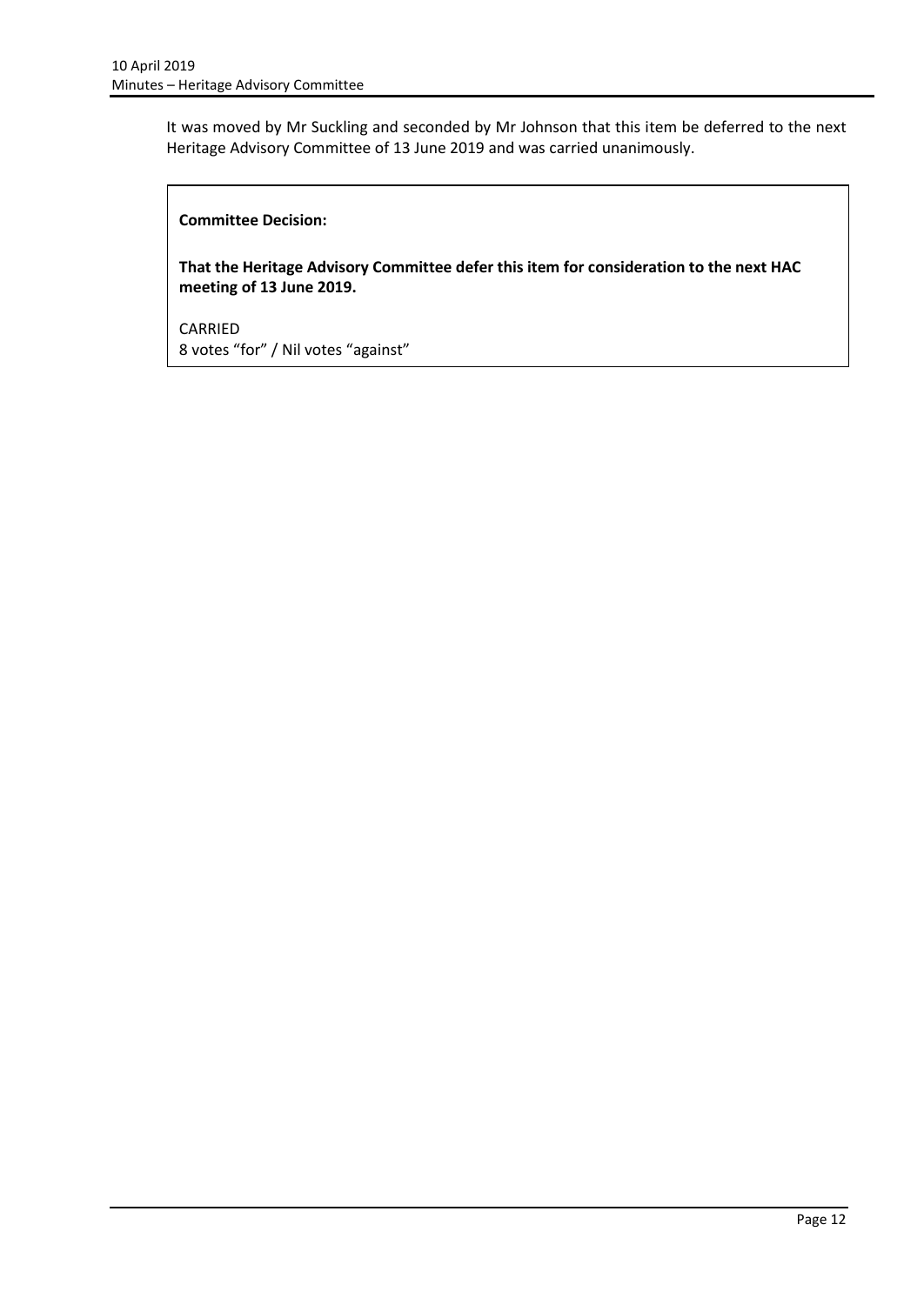#### <span id="page-13-0"></span>**10.3 Summary of Referrals and Communications**

| <b>File Ref:</b>            | A03335                                                           |          |                             |
|-----------------------------|------------------------------------------------------------------|----------|-----------------------------|
| <b>Applicant/Proponent:</b> | Heritage Advisory Committee                                      |          |                             |
| <b>Responsible Officer:</b> | Lacey Brown, Strategic Planning Officer (Heritage)               |          |                             |
| <b>Responsible Manager:</b> | Thor Farnworth, Manager Sustainability, Planning and Development |          |                             |
| <b>Executive:</b>           | Gary Barbour, Director Planning and Development Services         |          |                             |
| <b>Authority/Discretion</b> | Advocacy                                                         |          | Review                      |
|                             | Executive/Strategic                                              |          | Quasi-Judicial              |
|                             | Legislative                                                      | $\times$ | <b>Information Purposes</b> |
|                             |                                                                  |          |                             |
| <b>Attachments:</b>         | Nil                                                              |          |                             |

#### **Summary**

The Heritage Advisor and Strategic Planning Officer (Heritage) have provided details to the Heritage Advisory Committee on recent development application referrals, discussions and events since the last Committee meeting.

#### **Executive Recommendation**

That the Heritage Advisory Committee note the summary of referrals and communications as detailed in the Officer Comments.

#### **Strategic Relevance**

| Theme 1: | Our community and culture |
|----------|---------------------------|
|----------|---------------------------|

- Goal: A safe, healthy and cohesive community, with a rich cultural life, and supportive social environment.
- Objective 1.4 Arts, culture, heritage and events that enrich our understanding and enjoyment of life, celebrate our identity and bring the community together.

#### **Regional Impact Statement**

Not applicable.

#### **Background**

The Heritage Advisory Committee (HAC) is advised of recent development applications, decisions, policy, enquiries and/or events to assist in the awareness and promotion of heritage development and education in Bunbury. This provides a transparent approach for the wider community and is consistent with the terms of reference for the HAC.

#### **Legislative/Council Policy Compliance**

The following statutory planning instruments of the State Planning Framework and Local Planning Framework are applicable to the assessment of development applications and heritage advice:

- The Burra Charter
- *Heritage of Western Australia Act 1990*
- *Planning and Development Act 2005*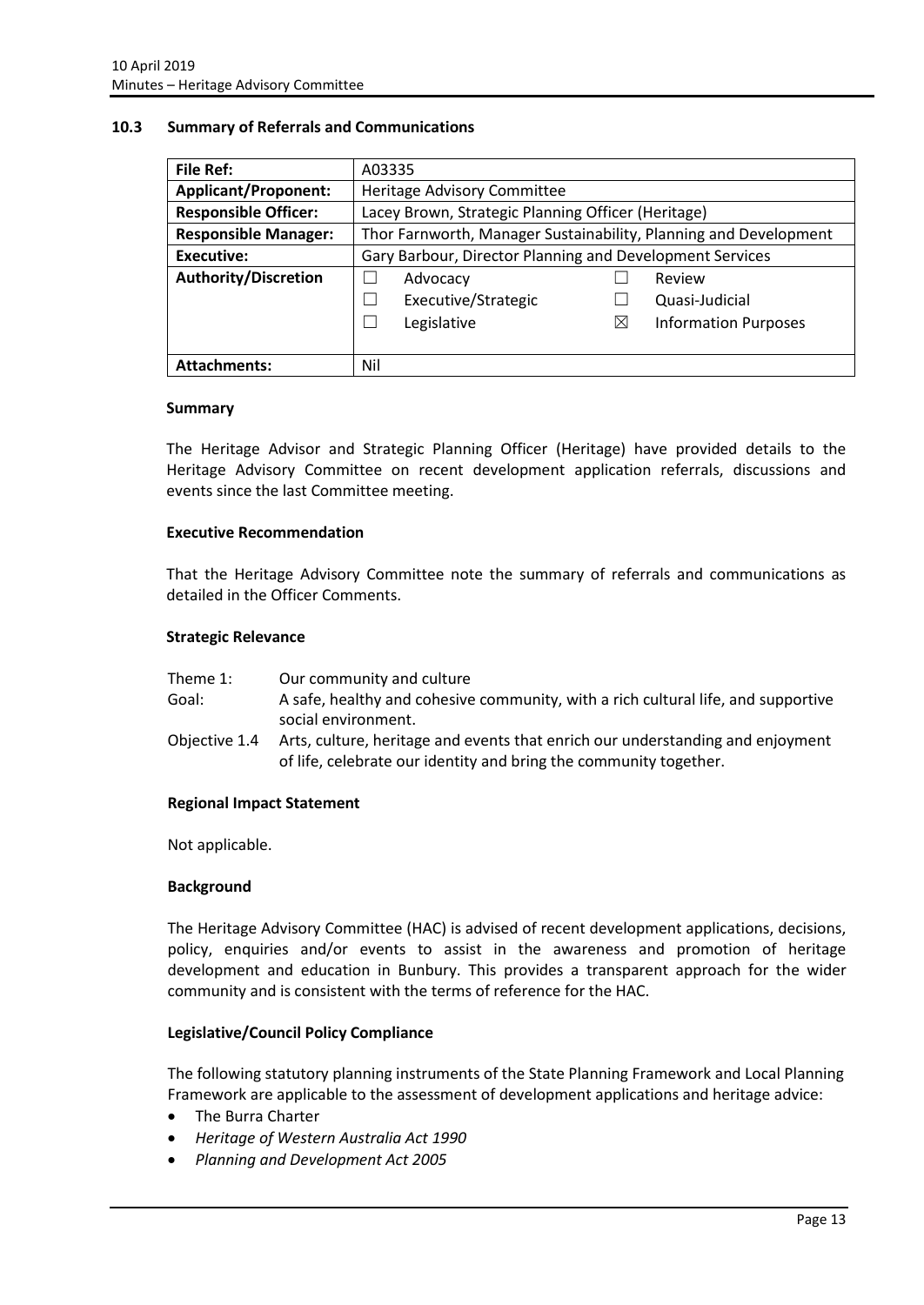- *Planning and Development (Local Planning Schemes) Regulations 2015*
- Relevant Local Planning Policies for Heritage
- State Planning Policy 3.5 Historic Heritage Conservation

#### **Officer Comments**

The referral and communications list is as follows:

| 1              | Subdivision - #50 Beach Road                                                           |
|----------------|----------------------------------------------------------------------------------------|
| $\overline{2}$ | #7 Park Street -discussion with insurance builder regarding rebuild after fire damage  |
| 3              | #6 Money Street - discuss reroofing options                                            |
| 4              | #64 Minninup Road - discuss works                                                      |
| 5              | #16 Edward Street – preliminary discussion and site inspection for proposal            |
| 6              | The Rose Hotel                                                                         |
| 7              | CMP Bunbury Council Chambers - presented to DCU                                        |
| 8              | St Mark's - discussion with Churchwarden and Priest regarding DA, funding and future   |
|                | working bees. Scott Family contribution towards works at graveyard from reunion event. |
| 9              | State Administrative Tribunal application - #5 Charles Street, East Bunbury, Proposed  |
|                | Demolition of Single House                                                             |
| 10             | BRAG - discussions on access ramp, internal door alteration and signage                |
| 11             | Senior Citizens Building (Teede House) - replacement verandah railings                 |
| 12             | #9 Charles Street - preliminary subdivision enquiry                                    |
| 13             | SSAC redevelopment works - toilets                                                     |
| 14             | Interpretation Plan Scope for SSAC                                                     |
| 15             | WA State Heritage and History Seminar 29/30 April                                      |

Recent Council Decision at Ordinary Meeting of the City of Bunbury Council on 2 April 2019 –

That Council:

- 1. Request the CEO implement an annual heritage forum as scoped; and
- 2. Consider allocating a recurring annual budget of \$1000 towards the implementation of the forum as part of future year budget considerations.

#### **Analysis of Financial and Budget Implications**

Not applicable.

#### **Community Consultation**

Not applicable.

#### **Councillor/Officer Consultation**

Councillor members were consulted through the Heritage Advisory Committee.

#### **Applicant Consultation**

Not applicable.

#### **Timeline: Council Decision Implementation**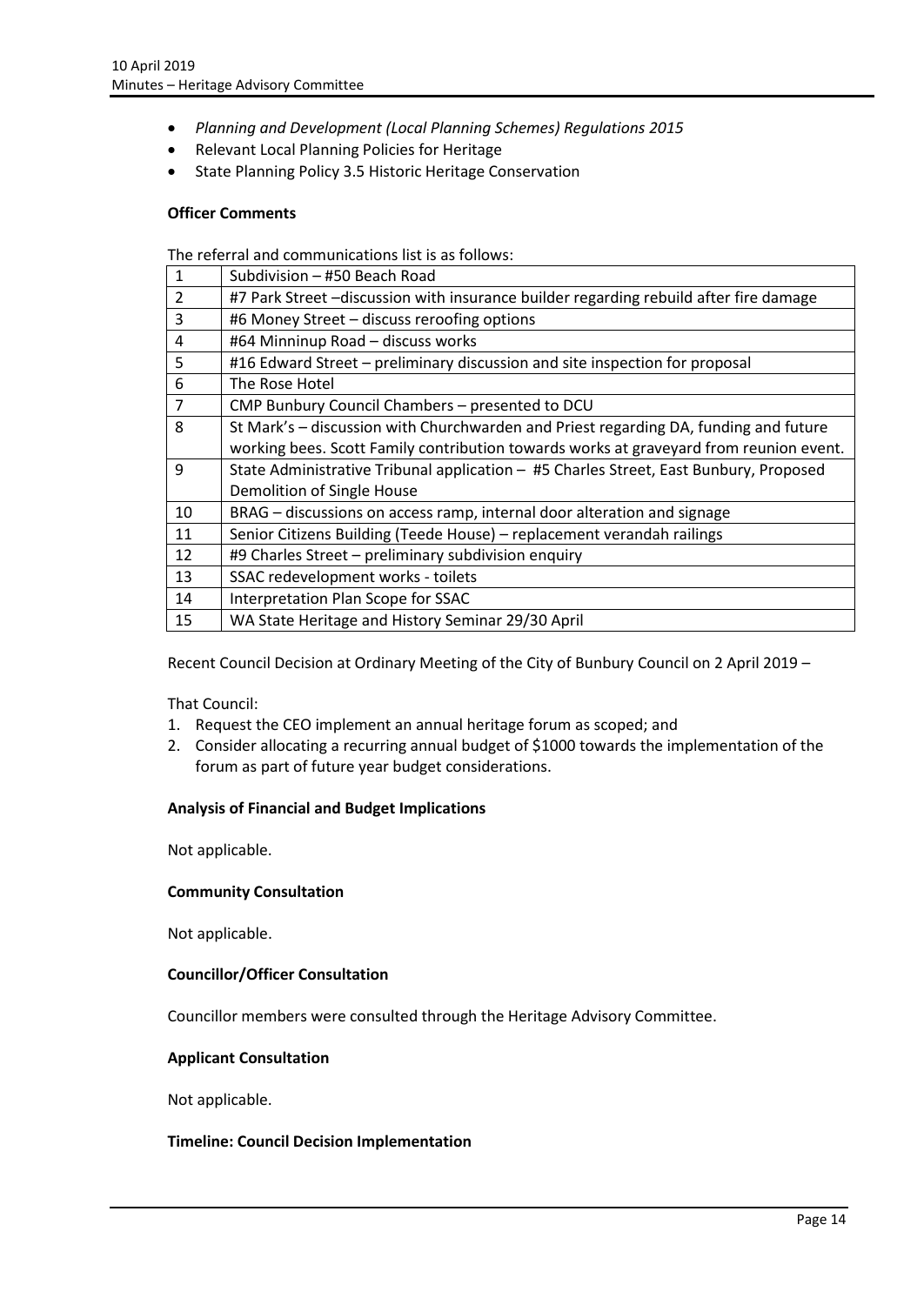Not applicable.

#### **Outcome of Meeting**

The Strategic Planning Officer went through the communications and referrals list and summarised any issues and responded to discussion points.

Key matters raised included concern with replacement of roof for Item 3 with any material other than terracotta tiles; to expect six weeks for a decision from the State Administrative Tribunal on Item 9 for #5 Charles Street and for the Strategic Planning Officer (Heritage) to send a link on Item 15 The WA State Heritage and History Seminar to all members.

The recommendation was moved by Mr Suckling and seconded by Mrs Ambrosius and was carried unanimously.

### **Committee Decision:**

**That the Heritage Advisory Committee note the summary of referrals and communications as detailed in the Officer Comments.**

CARRIED 8 Votes "For" / Nil votes "against"